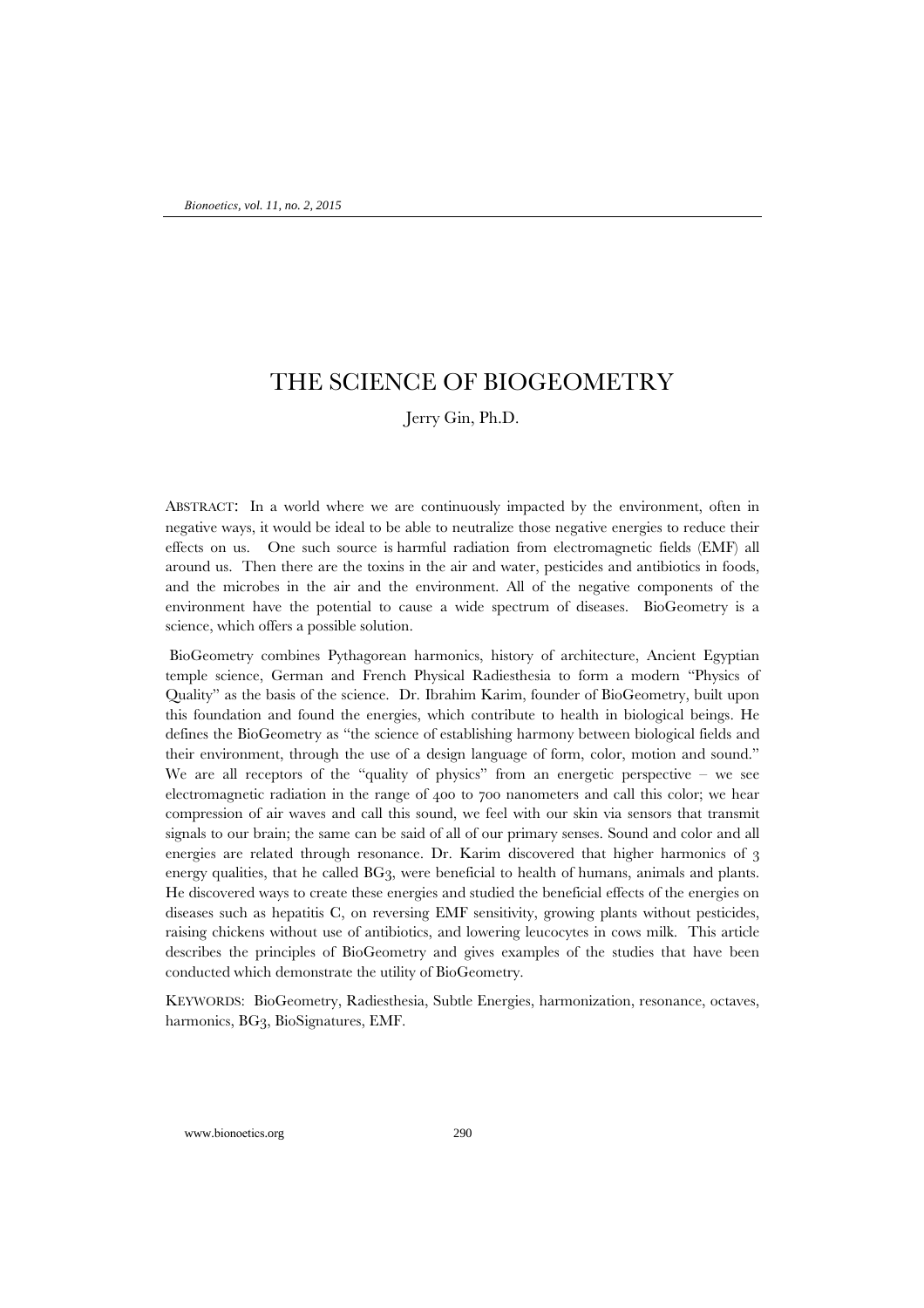JERRY GIN 291

*Back to a Future for Mankind: BioGeometry*<sup>1</sup> is an appropriate title given by Dr. Ibrahim Karim to describe his book on BioGeometry. BioGeometry is a science, which has been rediscovered from ancient times and can bring healing into our modern culture. The Great Pyramids of Egypt and the main cathedrals and mosques of Europe and the Middle East used tools, which are basic to the field of BioGeometry for laying out their structures. They understood the energies of ley lines and the Hartmann and Curry grid lines of the earth. Subtle energy emissions from scepters, such as the Ankh and Ouadj, provided healing and detection of these energies as seen in Figure 1 on ancient Egyptian tools.



Figure 1. Ancient Egyptian Tools<sup>1</sup> to Emit and Detect Energy Qualities

Per Dr. Karim, the definition of BioGeometry is: "The science of establishing harmony in energy quality exchange between biological fields and their environment, through the use of a design language of form, color, motion and sound." It is the resulting subtle energy harmony, which brings about the healing qualities of BioGeometry.

BioGeometry is the term coined by Dr. Ibrahim Karim, the founder of this science and re-discoverer of this ancient scientific paradigm. He isa graduate of the Federal Institute of Technology, Zurich, Switzerland (D.Sc./Dipl. Arch.-ETH), where he studied architecture. He served in advisory positions in Egypt to the Ministers of Health, Culture, Tourism and Scientific Research. He is also head of the Architecture and Industrial Design Firm Alemara, founded by his father Dr. Sayed Karim in 1939.

To understand BioGeometry, it is necessary to achieve an understanding of 'Physical Radiesthesia', the 'physics of quality',in which we experience, the concept of resonance and octaves, the energies, which produce the greatest amount of harmony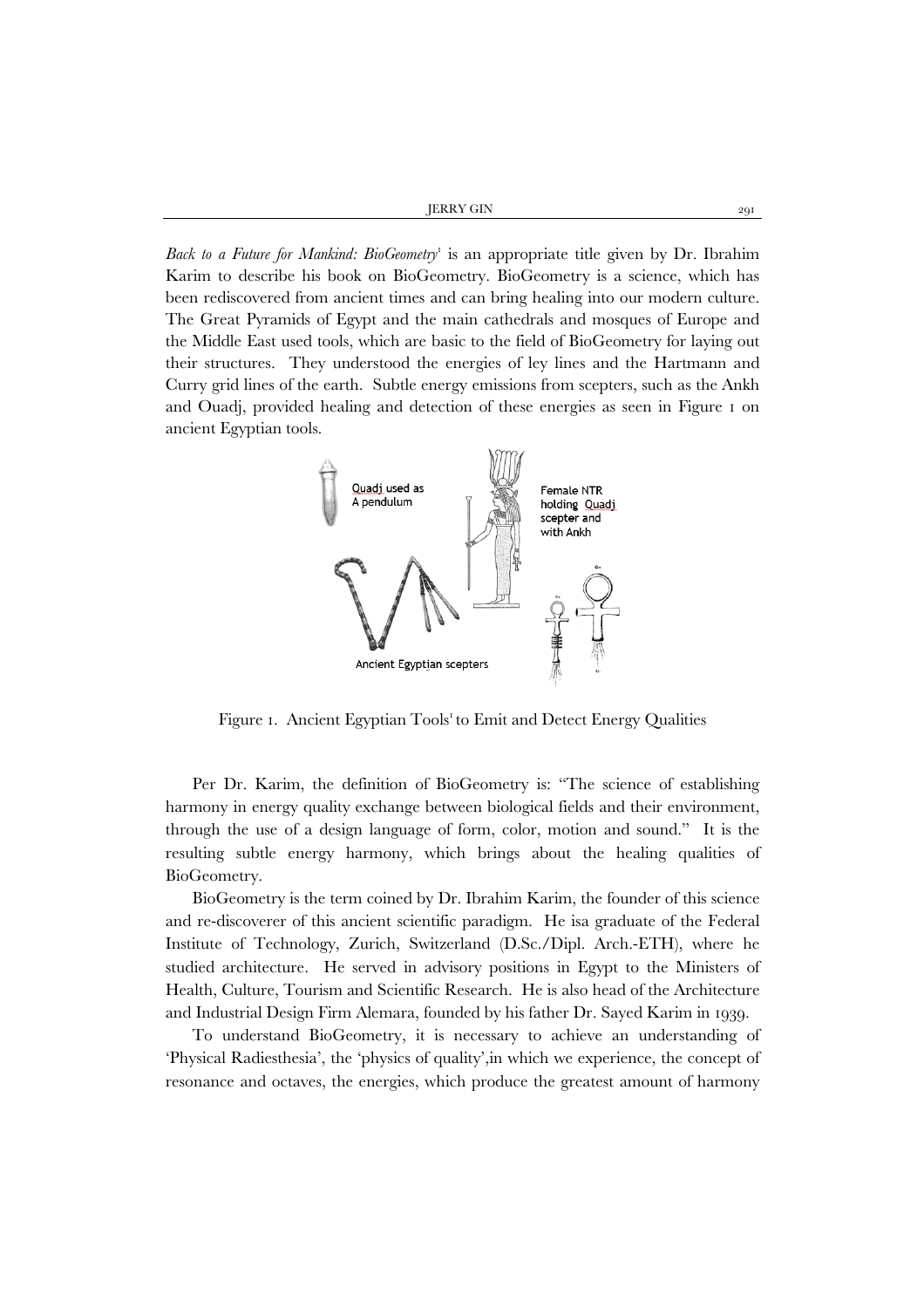and the tools for the detection of the energies. These will be explained in the sections below. The beneficial aspects of creating harmony with these energies, is clearly seen in the studies conducted by Dr. Karim.

#### PHYSICAL RADIESTHESIA, EGYPTIAN SCIENCE AND ARCHITECTURE

It was the French Physical Radiesthesia scientists who rediscovered the ancient tools used by the Egyptians. While working in Egypt, Ibrahim Karim was sent to Paris on a work assignment. He had developed interest in the scientific aspects of Radiesthesia and, as a result, decided to visit the 'Maison de la Radiesthesie'. The lady who greeted him asked Ibrahim if he was Egyptian, and when he said "yes," she brought him downstairs to give him stacks of dusty books and tools about Physical Radiesthesia. Apparently, a clairvoyant had told the lady that an Egyptian would be coming and he would be reviving the ancient physics from Egypt and contribute to the field of Physical Radiesthesia. Advances in Radiesthesia had been negatively impacted when one of the pioneers in the field, Leon de Chaumery, was found in his labby his fellow Radiesthesist, Antoine de Belizal, dead in a mummified state. Chaumery had built an amplification system for these subtle energies and had not known that one form of the energies is detrimental to health.

In the field of Physical Radiesthesia, the tools used can detect energies, which are in resonance with the colors found in the electromagnetic spectrum. If one brings a sphere outside, the portion of the sphere facing the sun would be in resonance with the color green. As one goes around the sphere to the right, the colors are blue, indigo, violet, ultraviolet, white and negative green at the opposite side of green. As one goes to the left of the sphere, the colors are yellow, orange, red, infrared, black and negative green at the position opposite green. If one draws a 2-dimensional circle, the position at the north resonates with green, south is negative green, east is violet, and west is red. This is illustrated in the Color Distribution in Radiesthesia/BioGeometry in Figure 2.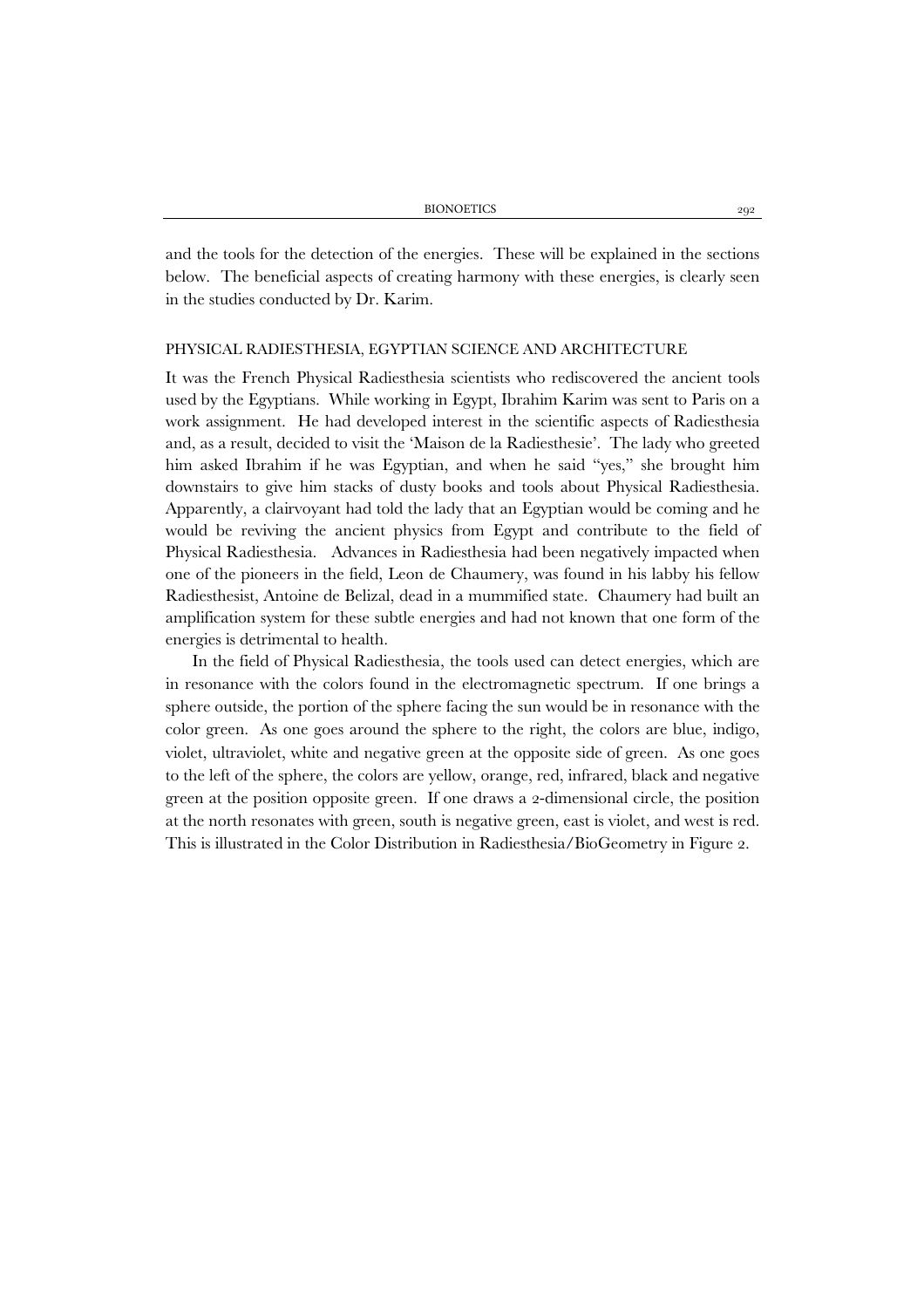

Figure2. Color Distribution in Radiesthesia/BioGeometry<sup>1</sup>

If one draws a hemisphere, green is no longer associated with the points of a compass. The top of the hemisphere is green and the bottom is negative green. The other colors of the spectrum are distributed as shown in Figure 3.



Figure 3. Separation of Colors on a Hemisphere<sup>1</sup>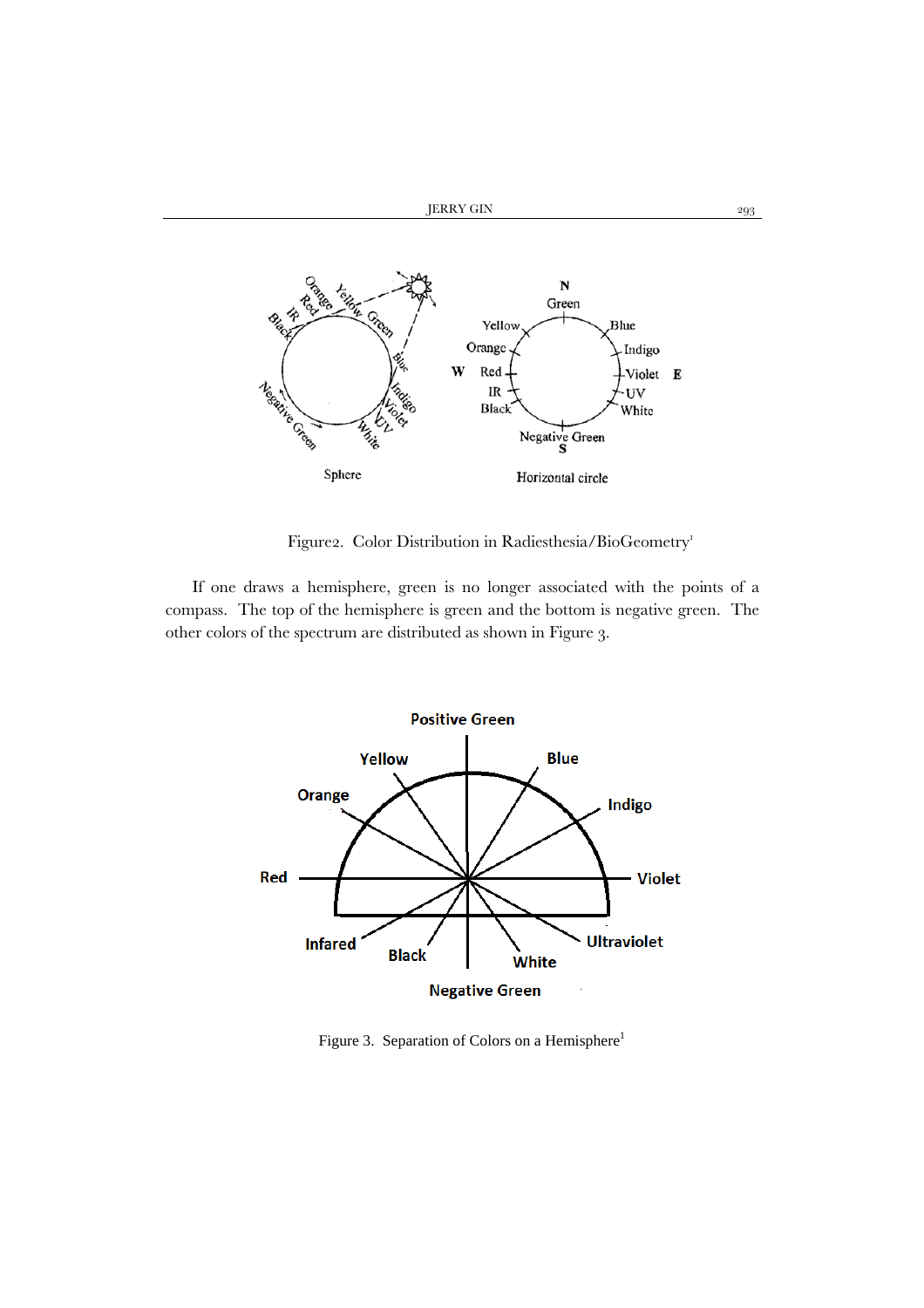BIONOETICS 294

The colors around a pyramid are shown in Figure 4. For a hemispherical dome, the energy of green is at the top of the dome and negative green is below the dome. Negative green is considered a carrier wave since it penetrates the structure to the opposite side as seen in Figure 5. As can be seen, both the pyramid and dome are equivalent in that green is at the top of the structure and negative green is emitted below the structure.



Figure 4. Color Distribution with a Pyramid<sup>2</sup>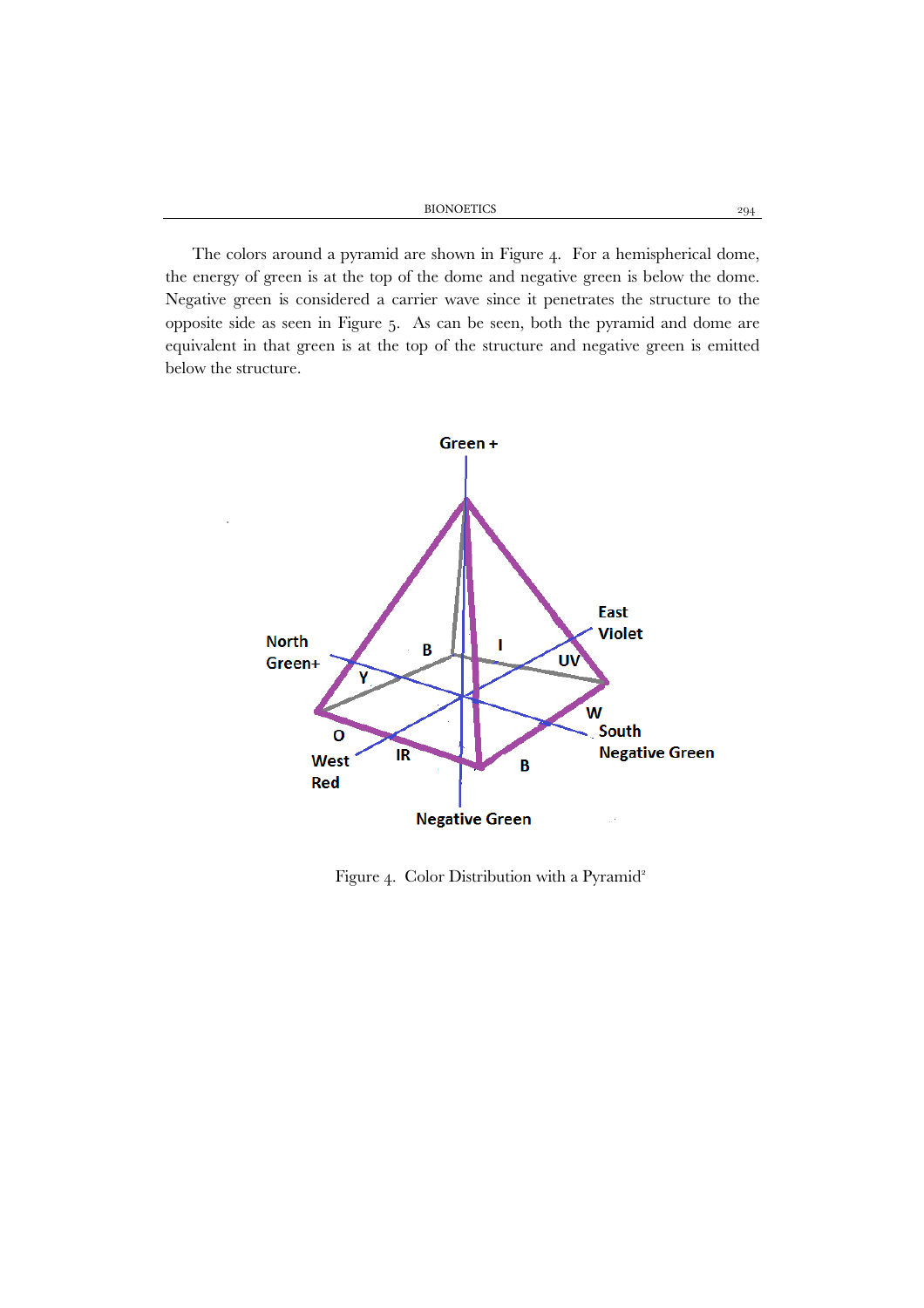

Figure 5. Hemispherical Dome – Distribution of Green and Negative Green<sup>1</sup>

Analogous to an electromagnetic wave, there is a vertical and a horizontal component to the energies of the Radiesthesia colors. In the electromagnetic waves, the vertical component is electric in nature and the horizontal component is magnetic in nature (the vertical and horizontal nomination is only used to show that they are perpendicular to each other even when the wave is rotating). For the energies of the Radiesthesia colors, the horizontal component is beneficial whereas the vertical component is detrimental to health. Chaumery, the French Radiestheist had built a series of hemispheres to amplify the negative green energy; unfortunately, it also amplified vertical negative green which resulted in his death and mummification.

The ancient architects understood the phenomena of harmful and beneficial aspects of these energies. They knew that introducing certain artifacts on domes and pyramids corrected for the detrimental aspects of vertical negative green. For domes, a peak or cross or crescent on top of the dome or an extension of the base such as a square structure corrected for the vertical negative green energy. Thus, domes of cathedrals all have structures for negating vertical green. For pyramids, slight indentation in center of the base on each side negates vertical negative green (seen in the Great Pyramid).

#### PHYSICS OF QUALITY

Let's now look at the concept of the physics of quality. Science deals with numbers (quantitative), but nature deals with quality (color, sound, shape, angles, numbers, taste, smell, touch, etc.). When one looks at color, a physicist would describe it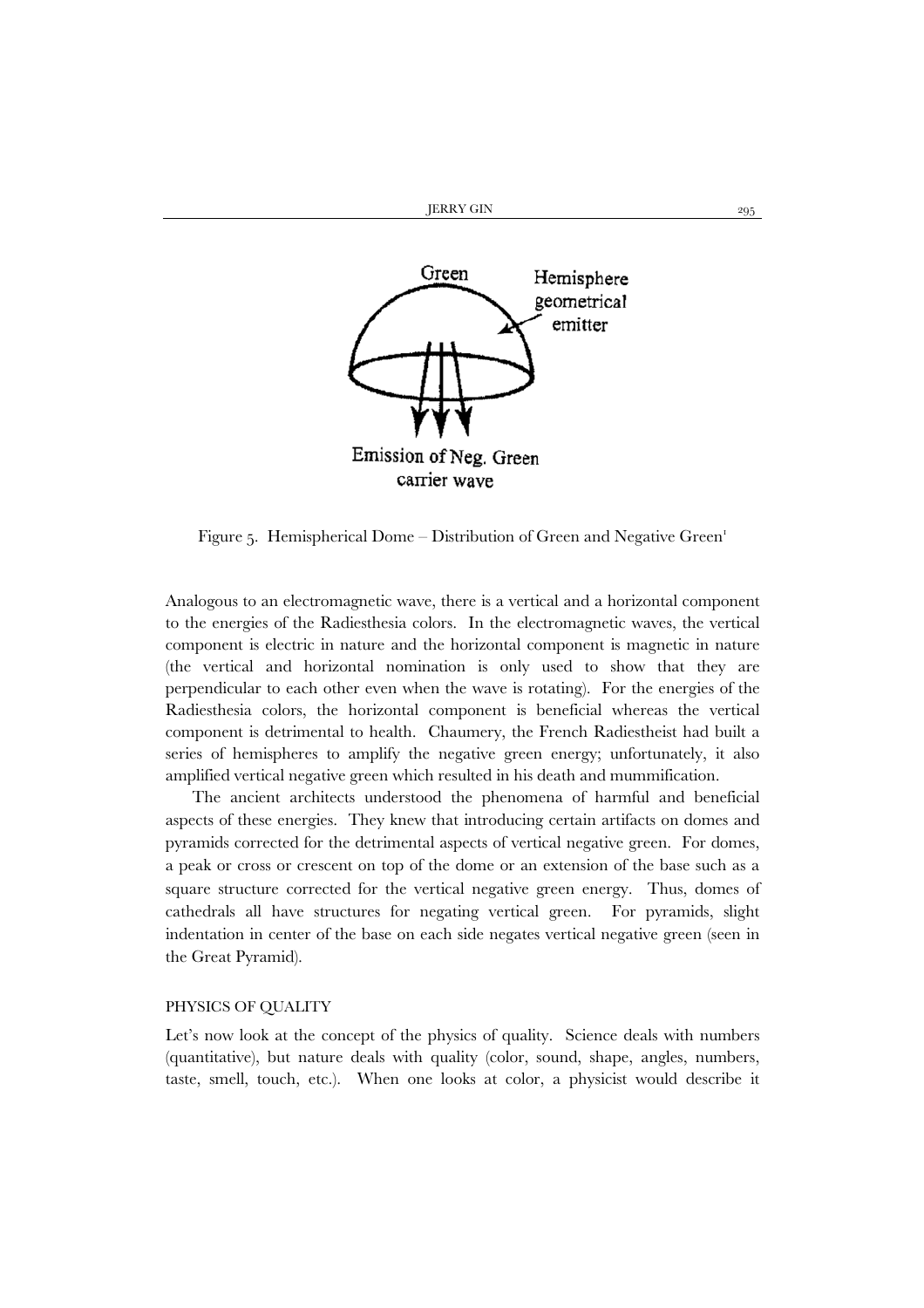quantitatively in terms of numbers, using wavelengths and frequencies. A person would describe it as the colors of the spectrum (red to violet), as seen in Figure 6 on the electromagnetic spectrum.



Figure 6. Electromagnetic Spectrum<sup>6</sup>

To understand how colors, sound, shapes, taste, angles can affect us, one needs to understand the concept of resonance and octaves. If one had a series of tuning forks and strikes one of them, other tuning forks of different sizes, but which are mathematically related because they are the same note at a higher or lower octave), will also vibrate. Similarly, if one had a single string monochord and plucked the string, it would vibrate and other monochords of the same note but at different octaves would also vibrate - as seen in Figure 7.



Figure 7. Concept of Resonance and Octaves with Monochord and Tuning Forks<sup>1</sup>

The color red is just another octave of the musical note "Do" or "C". In BioGeometry, it is understood that vibrations of different octaves have similar effects on us. Musical notes, colors, scents, taste, shapes, design and angles can affect us. Color results from the effect of refraction of angles through a prism on our sensory system and angles are components of shapes. So shapes are actually frozen qualities that affect our energy systems accordingly.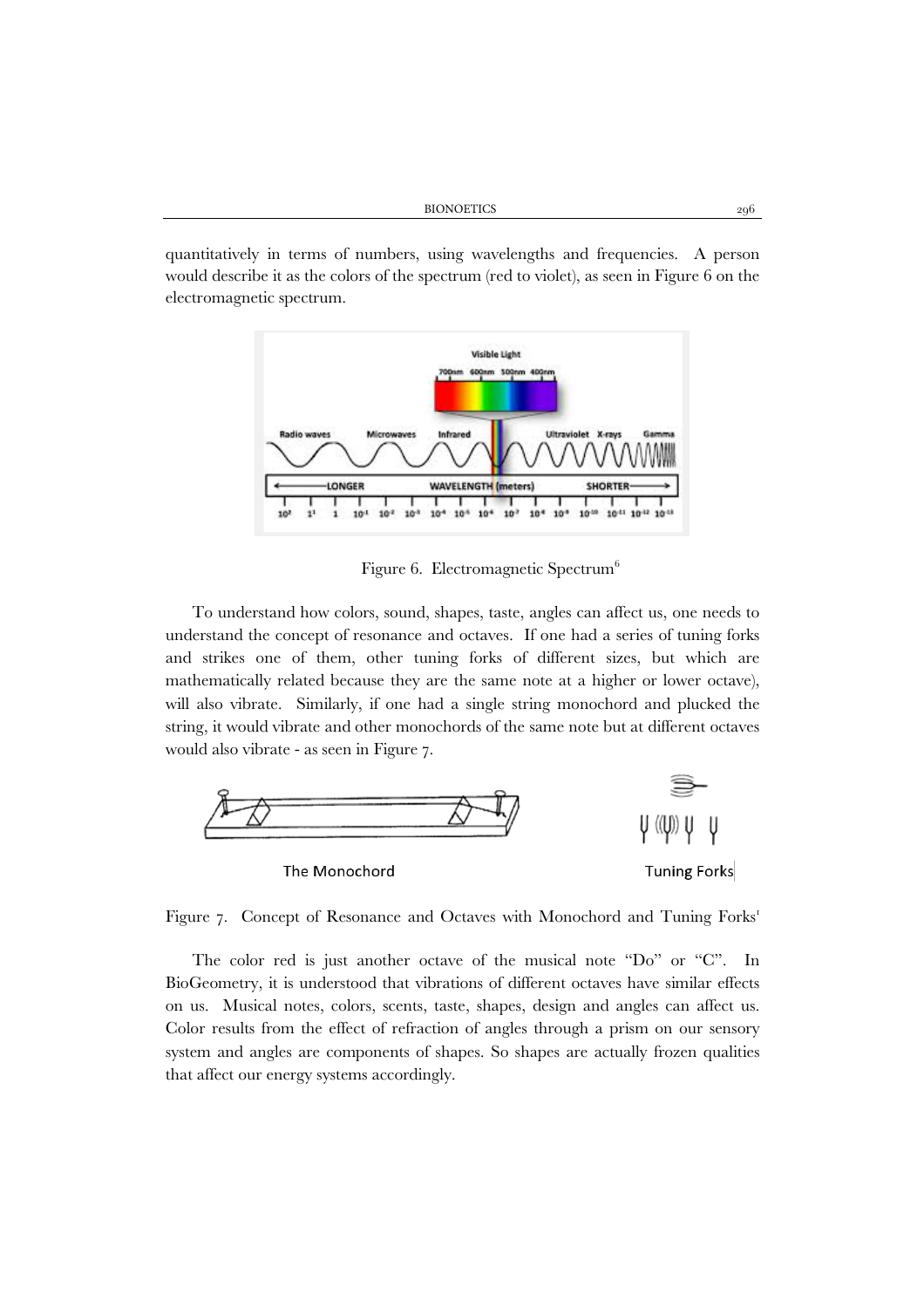| JERRY GIN |  |
|-----------|--|
|           |  |

As a human, nerve reactions are the basis for receiving information from our senses. All senses express the same type of nerve reaction. Thus, a given sound can have the same nerve reaction as a given color, e.g. red and "Do."Our nerves also react to geometrical shapes, angles, numbers of units, proportions, etc. via an extrasensory path. This is shown in the Quality of Physics: Sensory Scale diagram in Figure 8.

# **All Scales Express the Same Type of Nerve Reactions They Can Be Converted to Each Other**

|                  | $\chi$ where $\chi$ is the state $\sim$ |  |  |  |  |               |              |              |              |              |
|------------------|-----------------------------------------|--|--|--|--|---------------|--------------|--------------|--------------|--------------|
|                  | <b>Nerve</b>                            |  |  |  |  |               |              |              |              |              |
| <b>Reactions</b> |                                         |  |  |  |  | <b>Color</b>  | <b>Touch</b> | <b>Sound</b> | <b>Smell</b> | <b>Taste</b> |
|                  |                                         |  |  |  |  | <b>Red</b>    |              | Do           |              |              |
|                  |                                         |  |  |  |  | Orange        |              | Re           |              |              |
|                  |                                         |  |  |  |  | <b>Yellow</b> |              | Mi           |              |              |
|                  |                                         |  |  |  |  | <b>Green</b>  |              | Fa           |              |              |
|                  |                                         |  |  |  |  | <b>Blue</b>   |              | So           |              |              |
|                  |                                         |  |  |  |  | Indigo        |              | La           |              |              |
|                  |                                         |  |  |  |  | <b>Violet</b> |              | Ti           |              |              |

# **Sense Organs Qualitative Scales**

# **Angles, Shapes, Polarities, Numbers of Units, Others Are Extra Sensory Modifiers Which Cause Similar Nerve Reactions**

Figure 8. Quality of Physics – Equivalence of Sensory Scale<sup>1</sup>

Another way to look at the nature of the quality of physics is to categorize it in terms of the levels of vibratory influence it has on us. Think of the senses as vibrations – colors as electromagnetic vibrations, sound waves, etc. (level 1). The vibrations produce nerve impulses (level 2). The nerve impulses are translated into a quality of the signal - colors, smells, etc. (level 3). The quality creates a perceived reality based on our memory data bank (level 4). The perceived reality is then projected onto our observed absolute reality within space/time (level 5).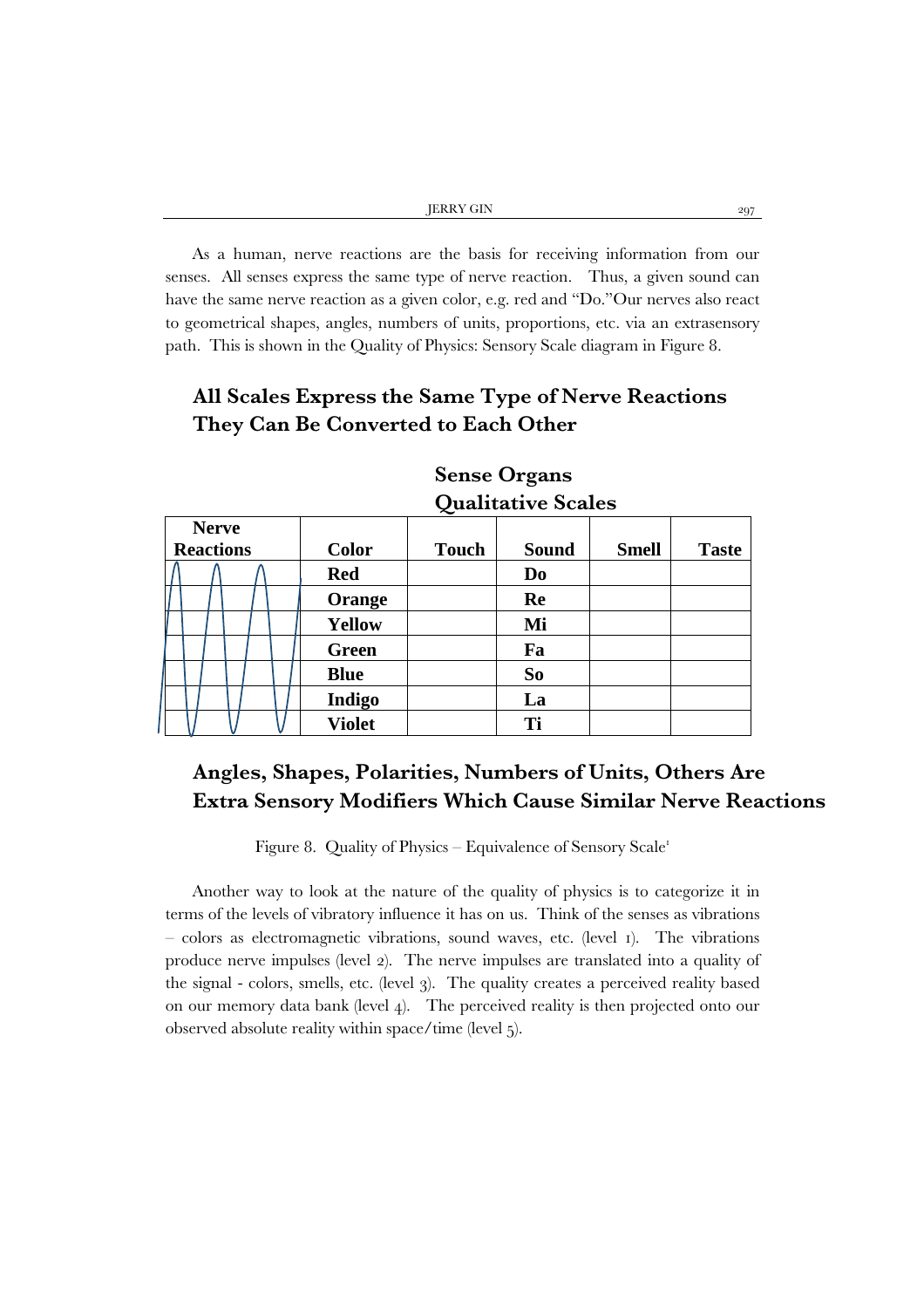#### BG3 ENERGIES AND THE BIOGEOMETRY ENERGY KEY

Radiesthesia scientist, Scariatin (a Russian living in Egypt - pseudonym, Enel), detected "horizontal negative green" energy quality in the bodies of Christian saints and used this quality as an indication of spirituality of the person. Dr. Karim then detected the same energy in sacred monuments independent of the bodies. The same energy could be detected in other power spots of the world (certain cathedrals, stone structures such as Dolmens and Menhirs) – see Figure 9.

# **Enel** - Negative Green at pyramids and tombs of saints

## © Certain cathedrals, Dolmens, Menhirs

• Known as beneficent power spots with healing properties







**Chartres Cathedral** 

Figure 9. Energies of Sacred Power Sites

Ibrahim Karim carried on the studies of the sacred power spots and the beneficial energies found there. Through years of research, he found two other energy components, which were always present at these power sites. These were:

"Higher Harmonic of Ultraviolet" (Horizontal) – an energy quality found at dawn (the time of day "when angels manifest & spiritual rituals occur")

"Higher Harmonic of Gold" (Horizontal)- an energy quality depicted as golden halos and auras around heads of saints

Dr. Karim understood the significance of these three subtle energy components named them BG3 (BioGeometry 3). Negative Green, Higher Harmonic of Ultraviolet, and Higher Harmonic of Gold comprise the "One Harmonizing Subtle Energy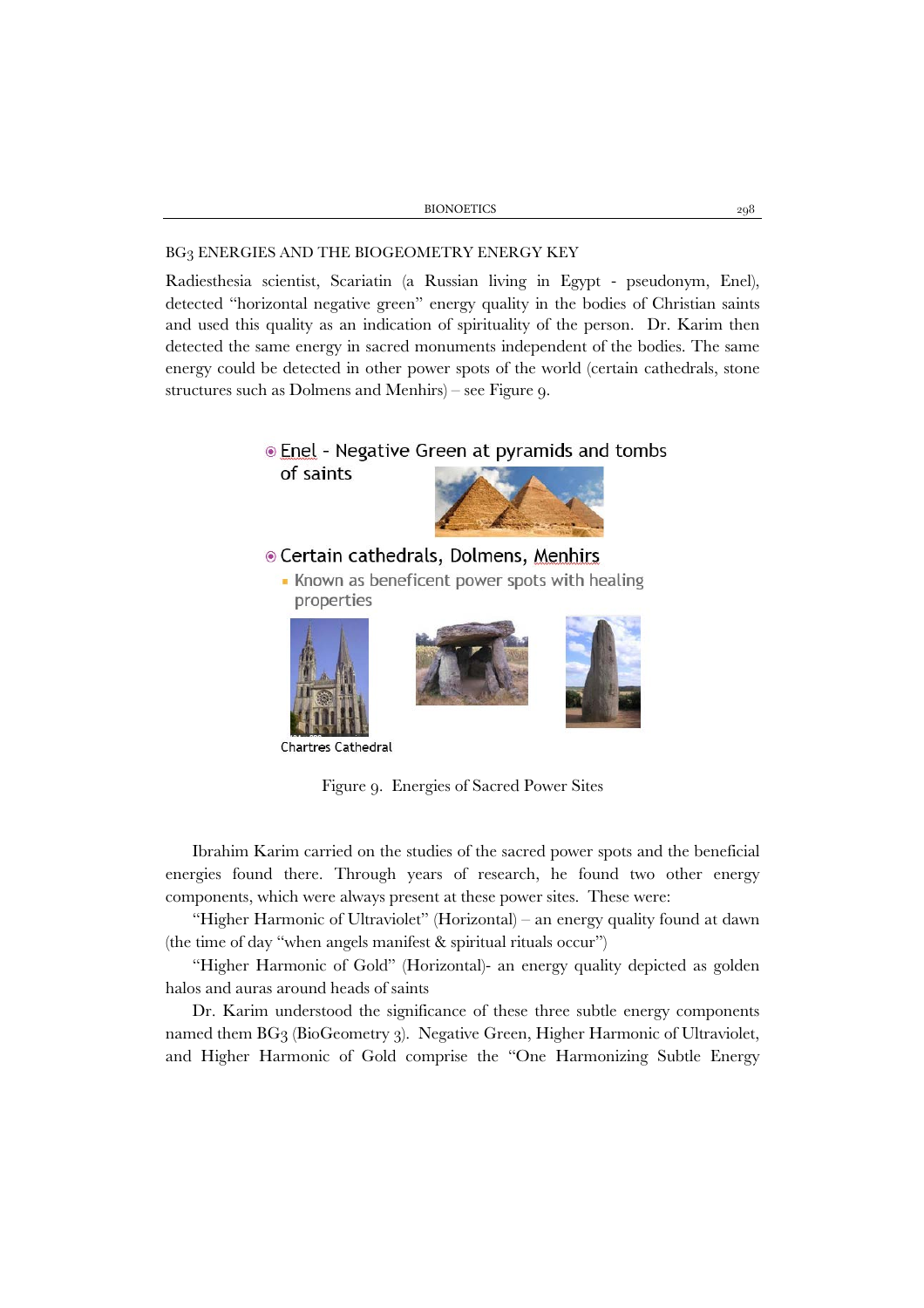Quality" that is generally referred to as spiritual. Through his subsequent research, Dr. Karim would establish the harmonizing and healing effects of BG3.

The harmonizing and healing energies of BG3 can be created by shapes, design, color, sound, angles, motion, etc. All motion (vibration) creates secondary compression waves in the environment. If an object (shape, form, color, etc.) is present, the compression waves are affected as shown in the picture of the boat in water (or an electromagnetic wave) in Figure 10.



Figure 10. Motion or EMF Producing Compression Waves (Scalar).'All motion produces secondary compression waves in the environment.

This picture forms the basis of the BioGeometry Energy Key showing the effect of Energy Quality movement EQ2 to EQ3 with resultant clockwise and counterclockwise rotation of EQ3 and EQ4. This is analogous to the effect of a flute on surrounding air. A 3-dimensional form of the BioGeometry Energy Key is shown in Figure 11, The BioGeometry Energy Key.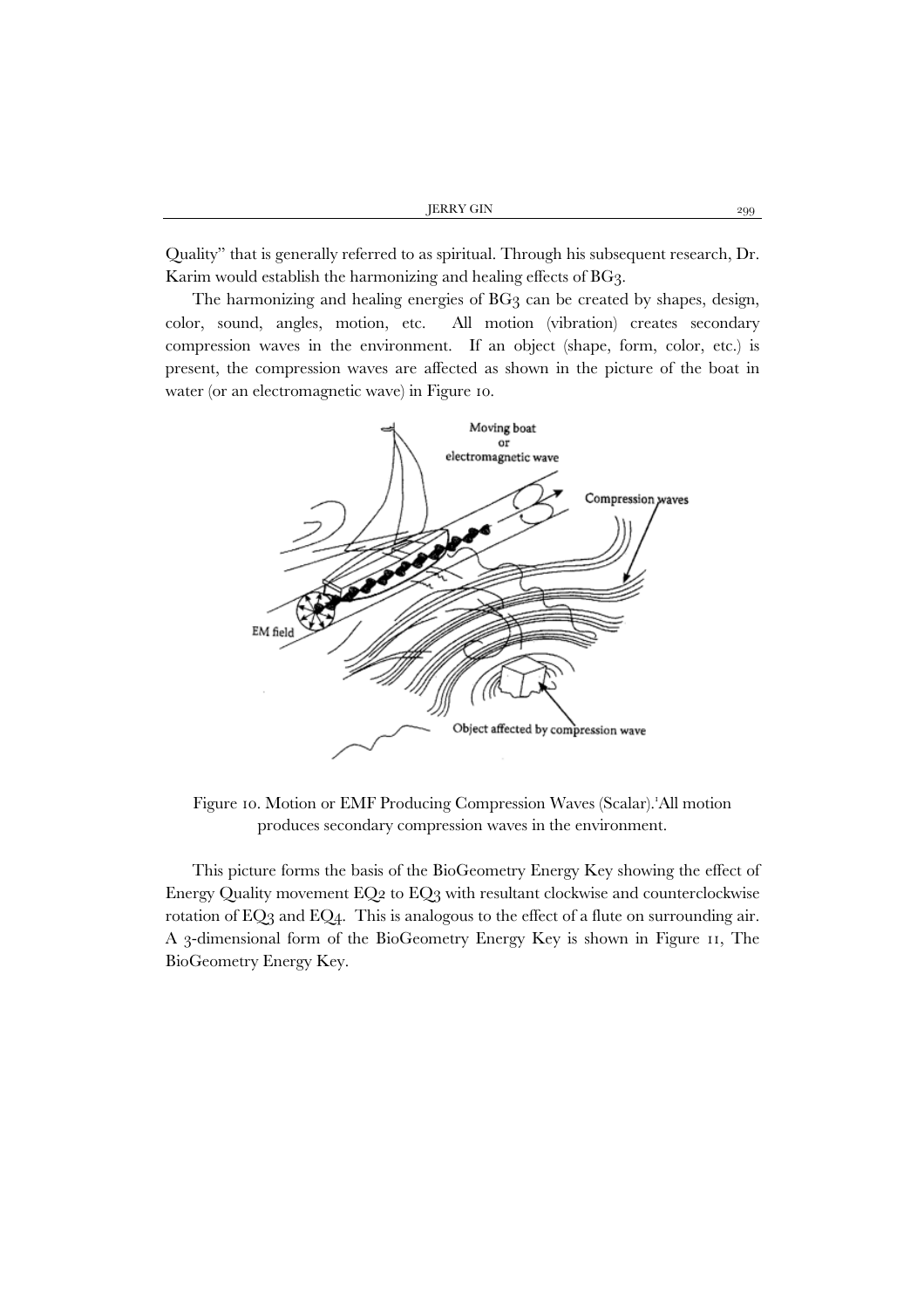

Figure 11. The BioGeometry Energy Key<sup>1</sup>

Thus, BioGeometry deals with shapes, colors, sound, etc. to interact with energy fields to produce a balancing effect on multiple levels on biological systems. It focuses on vibrational qualities of 3 energy fields which produces balancing (BG3). The balancing/harmonizing produces positive effects on emotional, mental, spiritual, and physical levels. A way of visualizing the harmonization or regaining balance with BG3 is shown inFigure 12.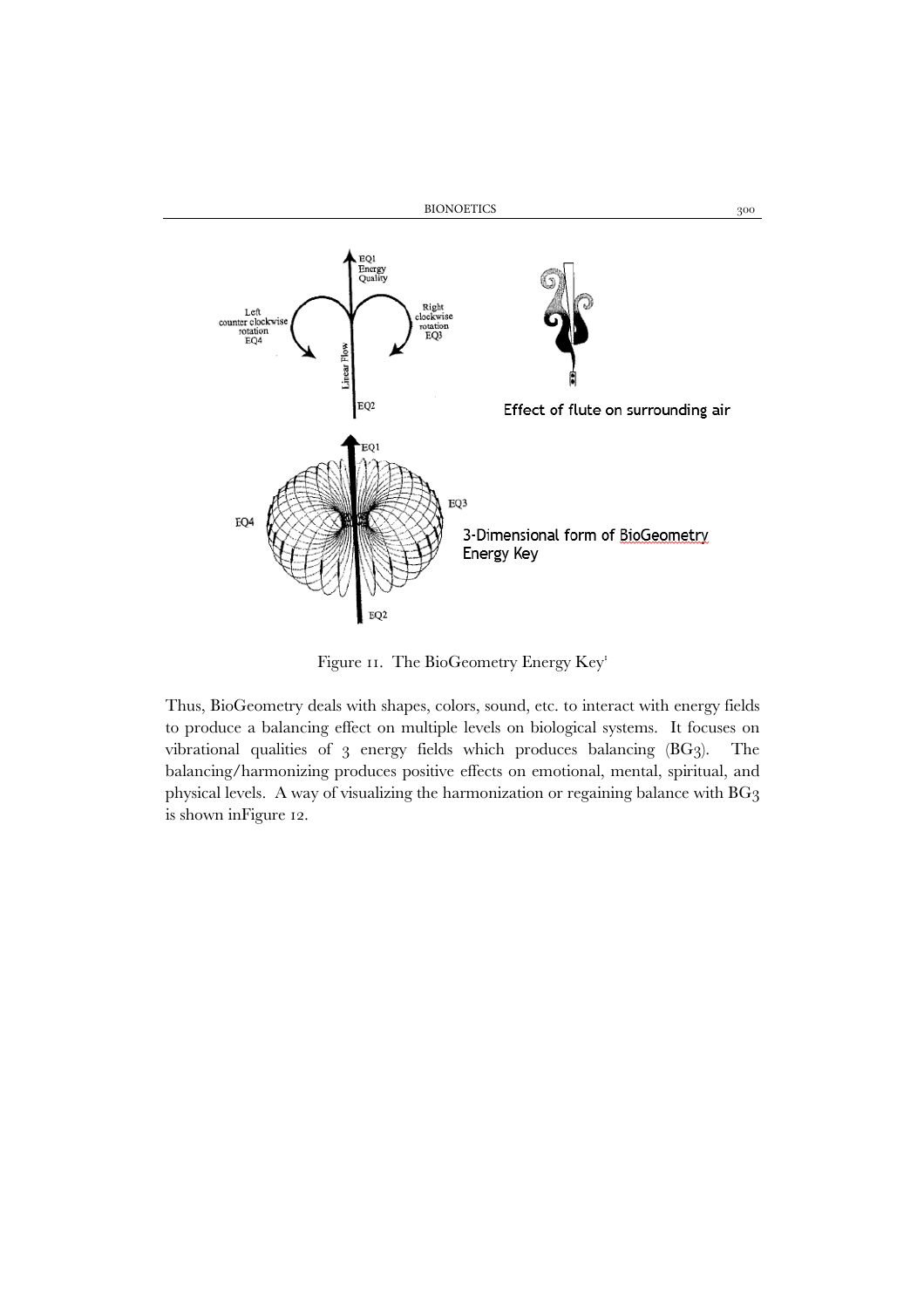

Figure 12. Regain Balance with BioGeometry<sup>1</sup>

With this understanding of the principles of BioGeometry, Dr. Karim was able to demonstrate the effectiveness of this science as seen in the "Examples of the Successes with BioGeometry Tools"section of this article.

### ON PRINCIPLES OF TOOLS USED IN RADIESTHESIA

In quantum physics, the observer is integral to the experiment. Similarly, the person is integral to use of the tools of Radiesthesia. Specialized pendulums are used. Pendulums in Radiesthesia detect vibrations in a way that is analogous to the monochord. In the Monochord, there is amplitude and wavelength as shown in Figure 13; in operating the pendulum, the same concept of amplitude and wavelength applies.

The principle for using the pendulum in Radiesthesia is called "Physical Radiesthesia". In Physical Radiesthesia, one looks for resonance with the energies by observing a clockwise rotation in the pendulum whenever resonance occurs (see Figure 14).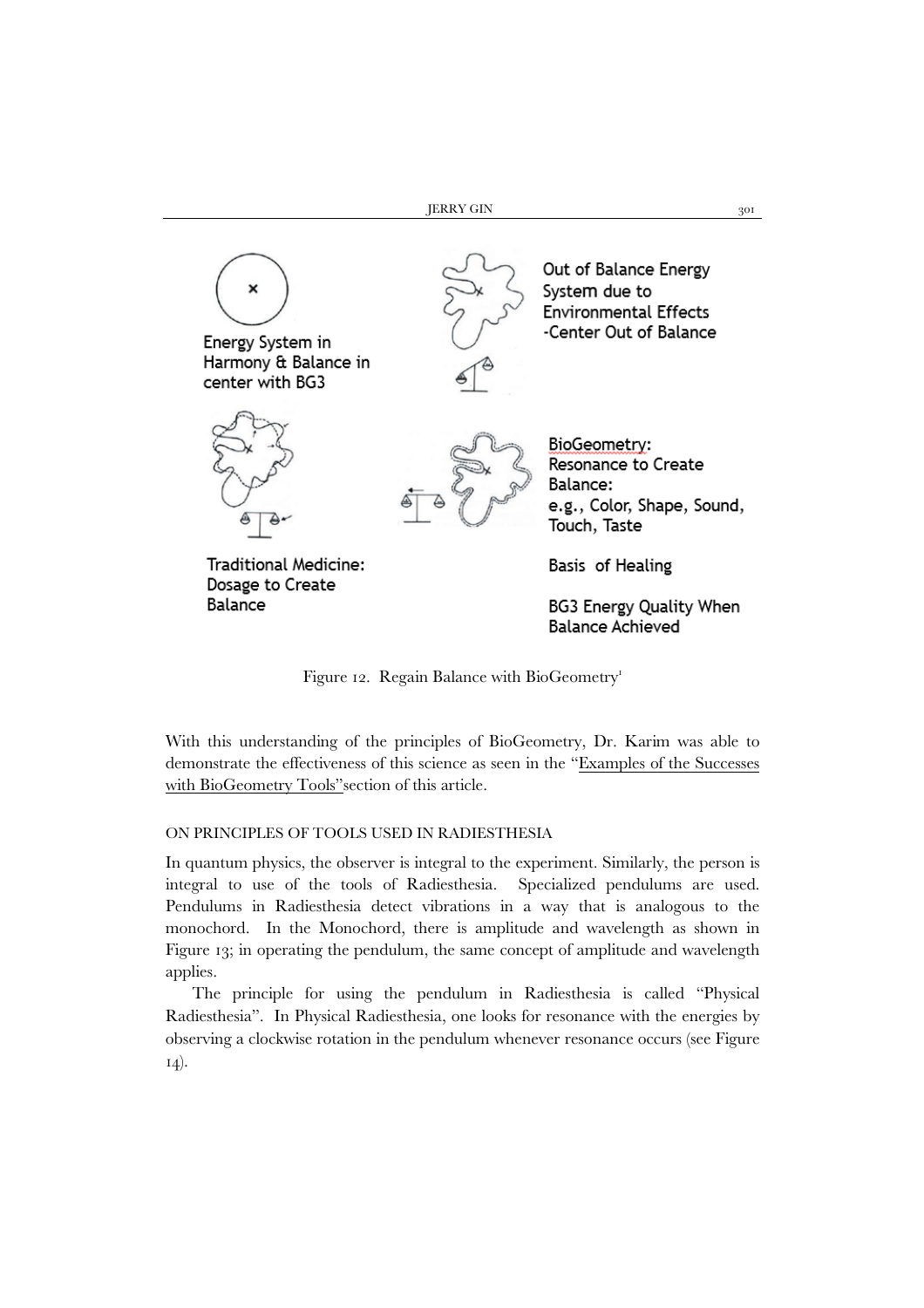BIONOETICS 302

This concept is distinctly different from that used in mental dowsing where typically a yes or no answer is desired. Pendulums are constructed in a way to detect energies. An example is a virtual cone pendulum where a disc which can be moved up or down the axis of the pendulum can be correlated with angles which, in turn, can be shown to be in resonance with the energies of different colors (wavelengths). These principles are shown in Figure 15.







Clockwise Motion: **Energy Detected** 

Figure 14. Clockwise Motion of Virtual Cone Pendulum in Physical Radiesthesia/BioGeometry for Detecting Energy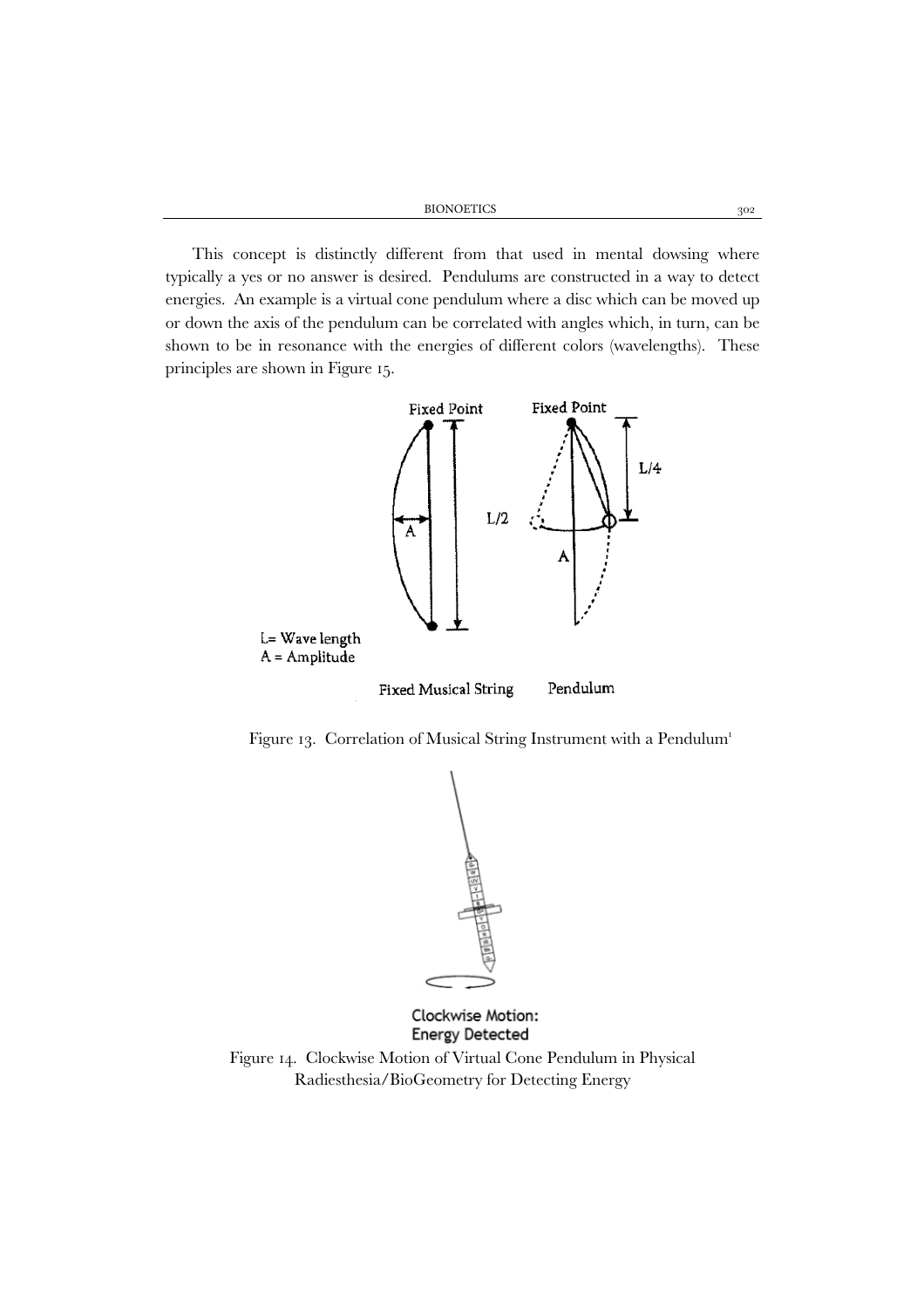

Figure 15. Virtual Cone Pendulum and Conversion of Colors into Geometrical Angles to Give Color Calibration Through Shape<sup>2,3,5</sup>

## EXAMPLES OF THE SUCCESSES WITH BIOGEOMETRY TOOLS

Below are example of the use of BioGeometry to create harmonization solutions with EMF, viral infection using BioSignatures, harmonization of water, effects on poultry breeding without antibiotics, agricultural solution without use of pesticides, and growth of sweet potatoes in salt water.

#### HARMONIZING THE NEGATIVE EFFECTS OF ELECTRO SMOG

Everything in nature communicates by waves. Electromagnetic Fields (EMF) are now being created with our modern technology, which are a thousand times stronger than seen in nature. Cell towers, cell phones, WiFi, cordless phones, fluorescent lights, computers, etc. abound in our modern culture.

In autumn of 2002, Swisscom installed a mobile cell tower at the highest point in the city of Hemberg, Switzerland – on top of the church tower. The numerous negative effects of electrosensitivity on humans, animals and birds were immediate. There were complaints of sleeping disorders, headache, concentration deficiencies,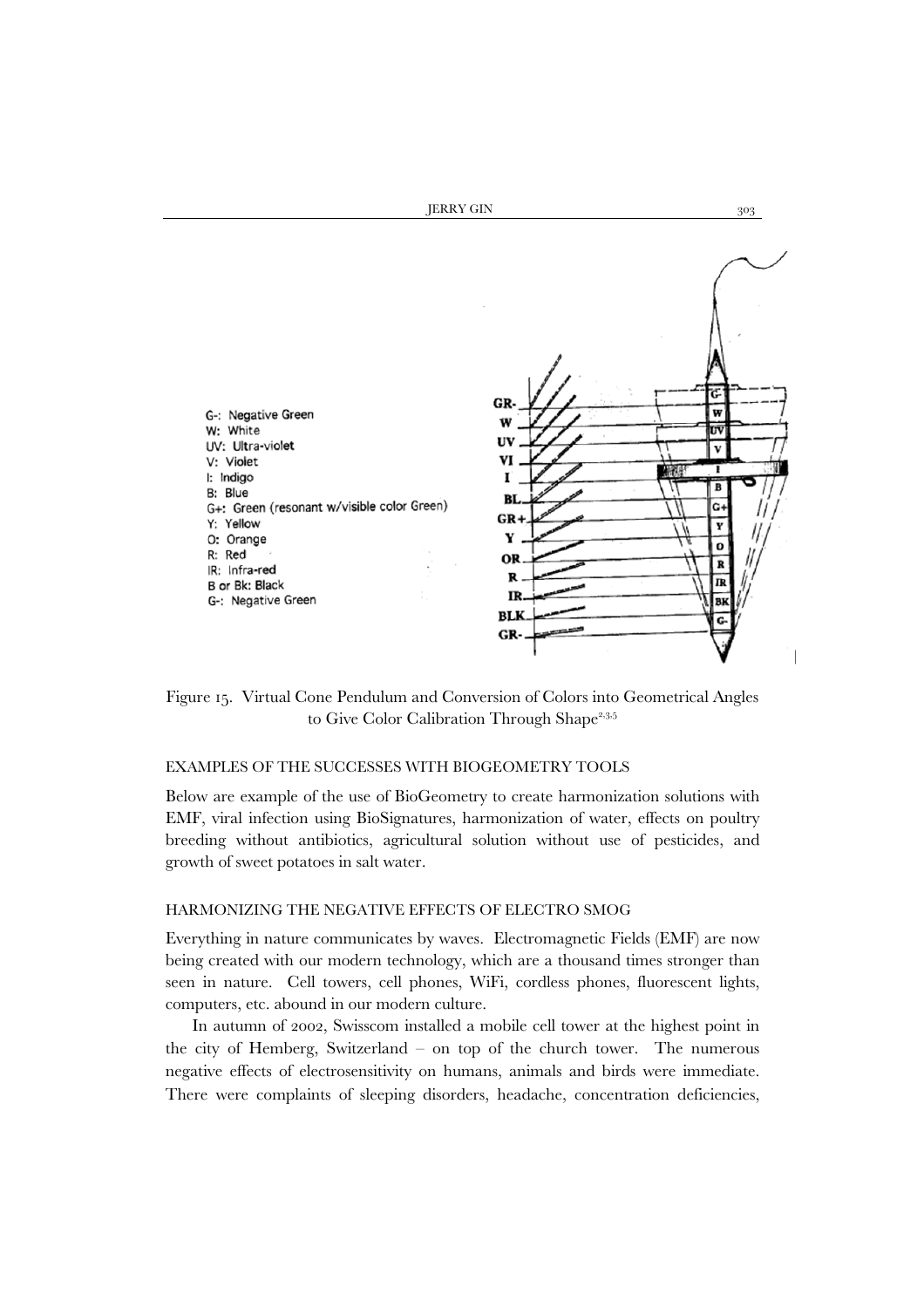BIONOETICS 304

and many other symptoms, which are now known to be caused by EMF's. Brooding songbirds and bats left the vicinity of Hemberg. The people of Hemberg complained vehemently. As a result, the Mediation Authority for Mobile Communication & Environment (OMK/MAMCE) convinced Swisscom, the main telecom provider, to bring in Dr. Karim to see if the use of BioGeometry tools might help. The project with Ibrahim Karim was initiated August of 2003. The aim was to create a harmonic energy quality surrounding humans, animals and plants in the city of Hemberg. BioGeometry tools were used to harmonize electrical cables, antennas and homes of affected persons.

Dr. Krarim created the Hemberg Emitter to harmonize the source of EMF emissions from the cell tower. The Home Kit with Cubes containing BioGeometry etchings to harmonize EMF was created. Figure 16 shows the Hemberg Emitter as well as the Cubes used in the Home Kit. The results for the city of Hemberg were spectacular – the problem of electrosensitivity was eliminated, birds and bats returned. The study was carried out and fully documented under the auspices of Swiss Mediation Authority for Mobile Communication and Environment (MAMCE) and the telecom provider – Swisscom. A booklet was published on the "Miracle of Hemberg". A summary of the results on frequency and severity of complaints of electrosensitivity before and after implementation of BioGeometry devices are shown in Figure 17.



Figure 16. Hemberg Emitter and Cubes in Home Kit'. The Hemberg Emitters are shown with the holding device for harmonizing theEMF disturbance at its source. Home Kit with Cubes are able to harmonize homes of affected persons.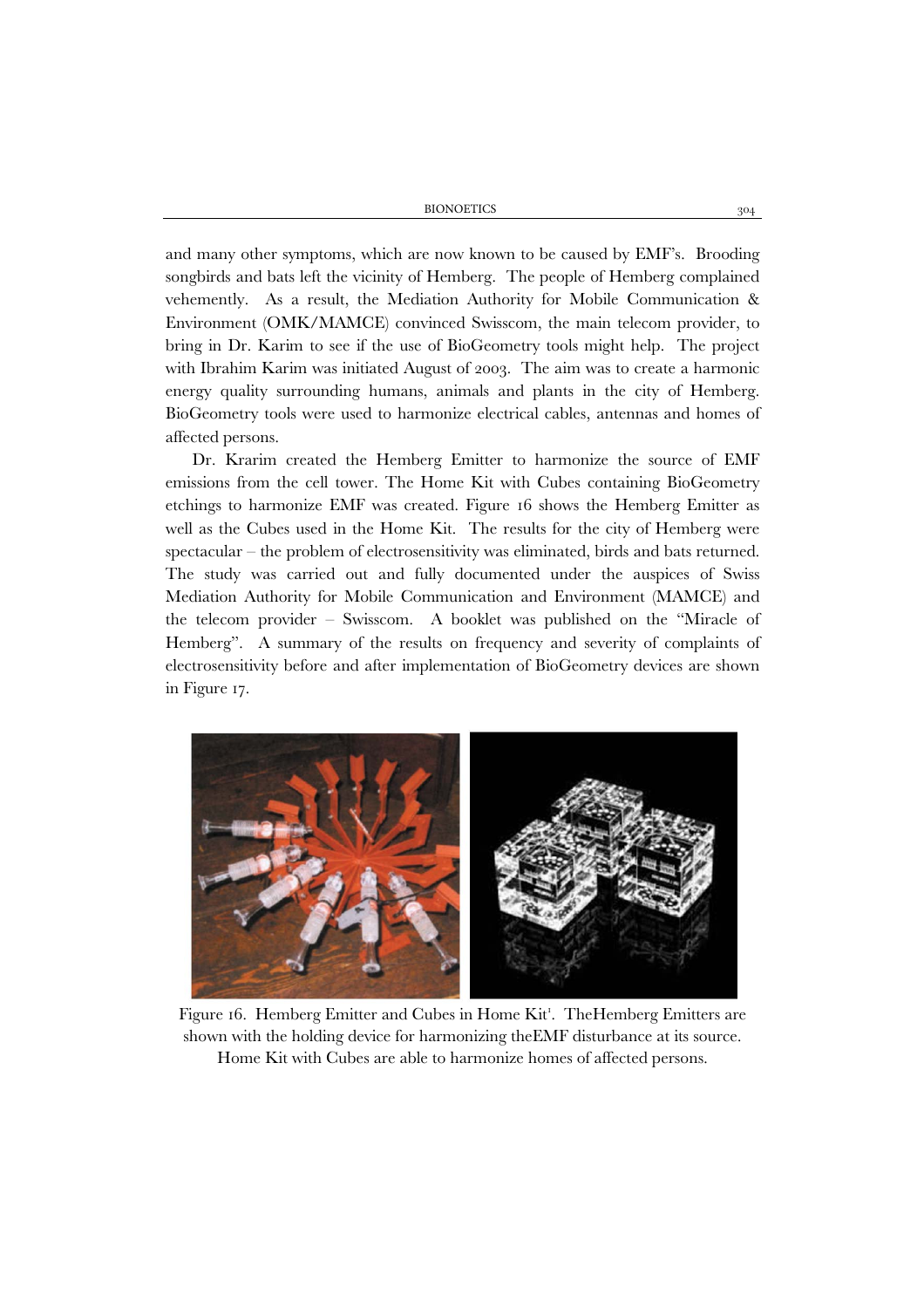

Figure 17. Summary of results on frequency and severity of complaints of electrosensitivity before and after implementation of BioGeometry devices<sup>1</sup>

As a result of the success in Hemberg, the Swiss invited Dr. Karim to repeat the process in the city of Hirschberg. The results were documented by Swiss TV Channel 1. Results were again successful and produced the Miracle of Hirschberg.

## BIOSIGNATURES FOR HEALTH

BioSignatures are linear diagrams which resonate with the energy patterns of organs in the body. The BioSignatures produce harmonization and introduce BG3 in the organs, clear energy blockages and result in energy balancing. Examples of BioSignatures are shown in Figure 18. The BioSignatures can be worn as pendants or rings with the linear diagrams imprinted on the metal.

An important validation of the value of BioSignatures was the National Hepatitis C Project conducted by the National Research Center in Cairo. The purpose of the study was to determine the relative efficacy of various drugs and remedies in treating hepatitis C. The duration of the study was 6 months and efficacy was determined by measuring liver enzyme levels, which are indicative of liver damage. The results showed that other remedies/drugs were in the 20-30% range, but the best result was 90% with BioSignatures.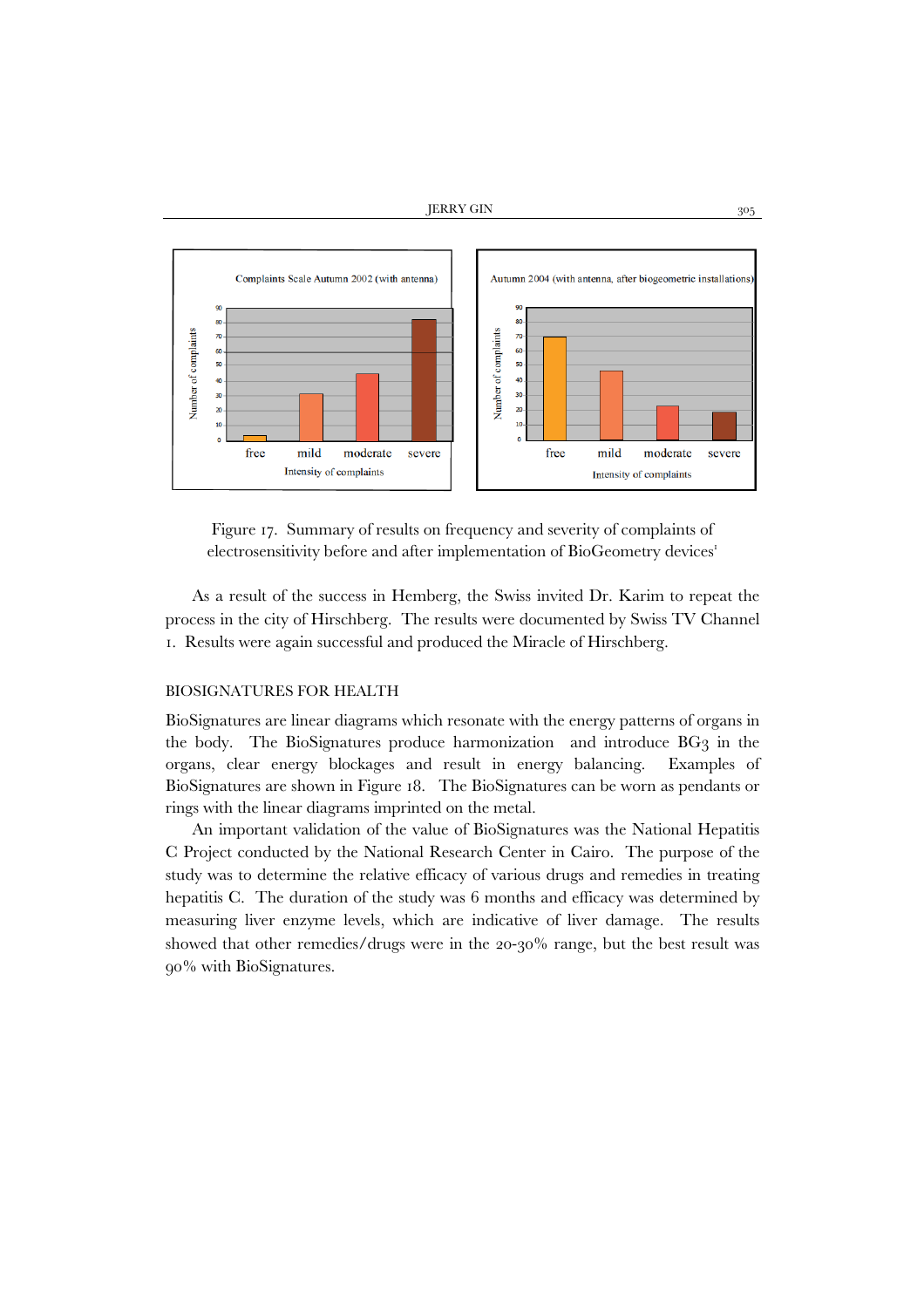

Figure 18. BioSignatures are linear diagrams which resonate with energy patterns of organs and functions of the body, producing harmony and introducing BG3 to clear energy blockages and enhance energy balance<sup>1</sup>.

#### EFFECT OF HOME KIT CUBE ON WATER

Dr. Masaru Emoto, author of The Hidden Messages from Water,<sup>4</sup> worked with Dr. Karim and his BioGeometry Cube in the Home Kit. When the Cube was placed in a room with water, the subtle energy from the Cube resulted in balanced, beautifully formed crystals when the water was frozen. In his book, Dr. Emoto showed that water impregnated with good energy quality (e.g., Love) formed beautiful, well-balanced hexagonal crystals, while water impregnated with bad energy quality produced badly formed and unbalanced crystals.The crystals in the presence of the Cube showed the water was exposed to good energy qualities. The research was carried out at the Hado Life Europe Laboratory in Lichtenstein, Switzerland. Figure 19 shows photos of water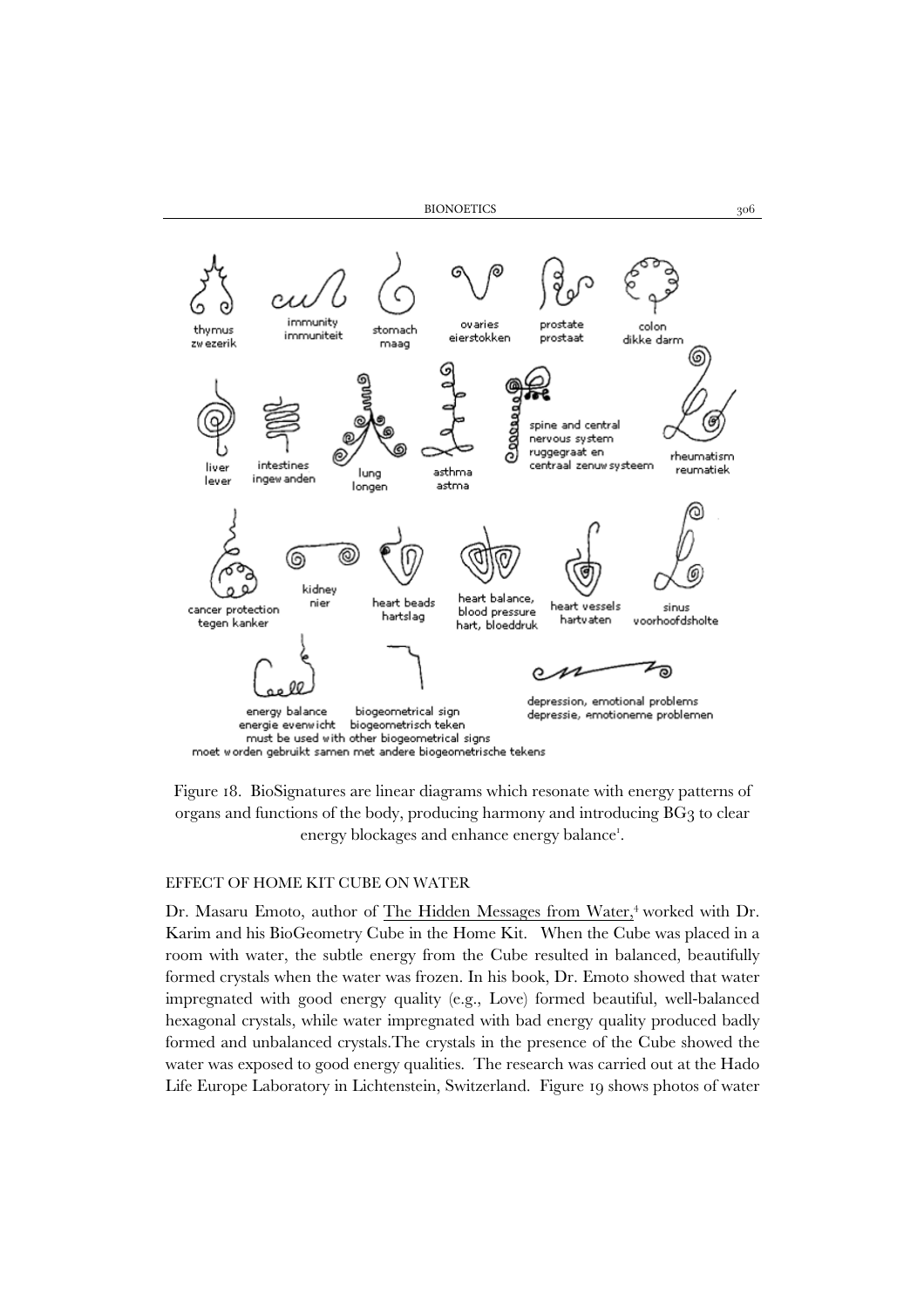from the same source exposed to the Cube from the Home Kit and not exposed. The results clearly show the effect of the Cube on the crystalline pattern of the water when frozen.





#### BIOGEOMETRY AND POULTRY BREEDING

A research study was carried out by Dr. Ahmed Hussein of Suez Canal University and the Ministry of Agriculture. The breeding facility was harmonized using energy balancing BioGeometry solutions. The results showed significantly increased growth and quality of the chickens, without use of antibiotics, hormones or vaccinations as compared to chickens grown by standard methods. At present BioGeometry Canada is working with Nutrinor,in Quebec Canada, in its third year of chicken production without vaccinations, hormones or antibiotics.

### BIOGEOMETRY AND AGRICULTURAL SOLUTIONS

In 1999, a project was carried out by Prof. Peter Mols of Wagengingen Agriculture Univiersity on 'balancing' an apple orchard without the use of pesticides. The results showed a noticeable decrease of parasite infection due to the raised immunity of the plants making them more resistant to parasites without any exterminaton of any form of bactria that could be beneficial to the plant. The resulting apples had a livelier taste, smell and color as well as longer shelf life compared to average apples.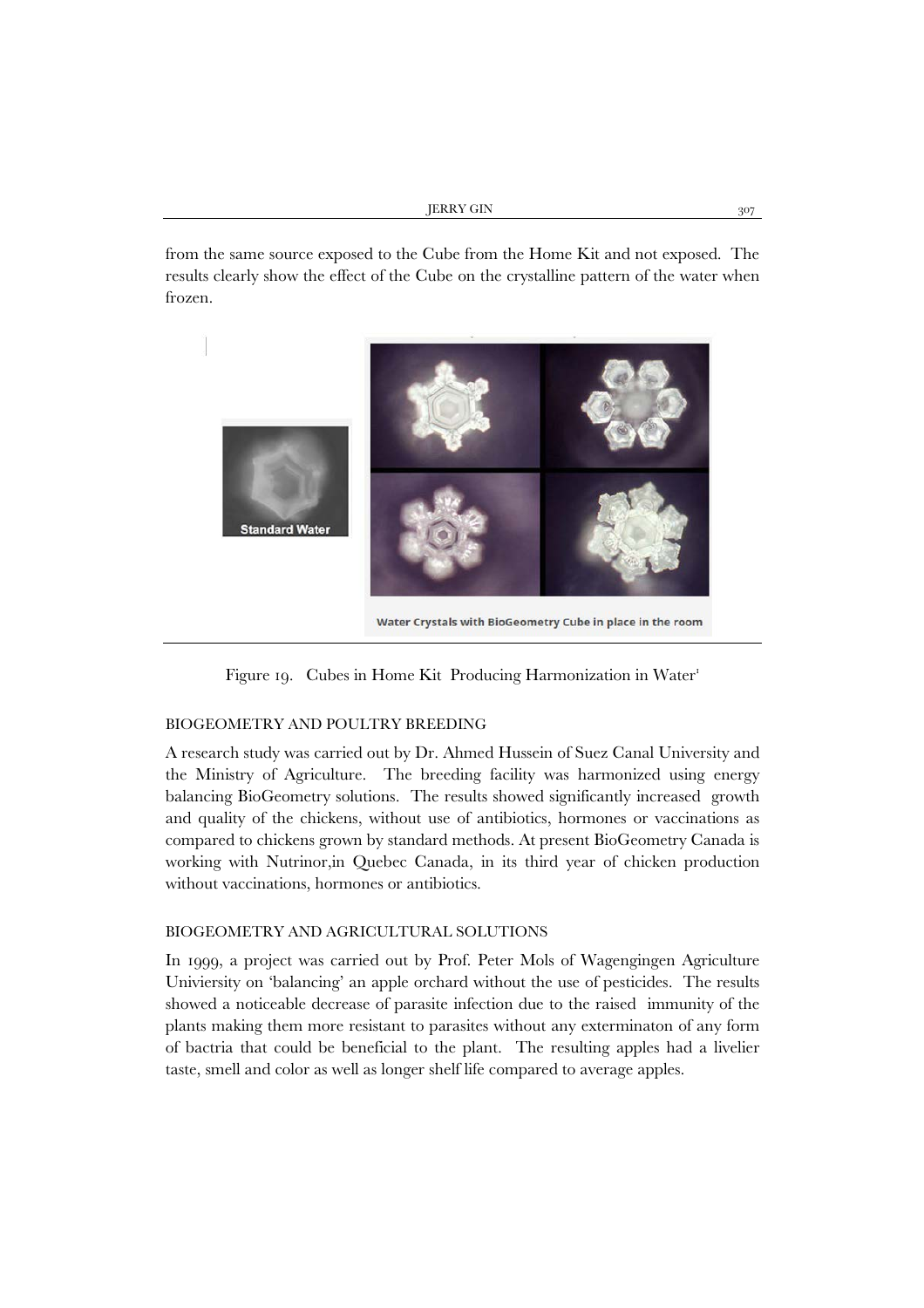| BIONOETICS |  |
|------------|--|
|            |  |

#### SALT WATER PLANTING EXPERIMENT

Sweet potatoes were grown in salt water from the Red Sea. The control was a sweet potato grown with normal water (no salt). The experiment was carried out with untreated salt water and was compared with salt water which was treated by BG3 based on the shape of the container holding the water. Results are shown below:



Salt water BG3 Salt water Control

Figure 20. Growth of Sweet Potatoes in Salt Water<sup>1</sup>

### ACKNOWLEGEMENTS:

Acknowledgement is given to my mentors and their books: Dr. Ibrahim Karim, Back to a Future for Mankind: BioGeometry<sup>1</sup>, Dr. Robert Gilbert, Egyptian and European Energy Work – Reclaiming the Ancient Science of Spiritual Vibration<sup>2</sup> and Kris Attard, BioGeometry Foundation Training, Levels 1,2,3<sup>3</sup>.

Chairman of the Foundation for Mind-Being Research (FMBR)

## REFERENCES:

- *1. Back to a Future for Mankind: BioGeometry*, Karim, Ibrahim Ph.D., Dr.Sc., published by BioGeometry Consulting, Ltd.
- *2.* Egyptian and European Energy Work Reclaiming the Ancient Science of Spiritual Vibration, Gilbert, Robert J. Ph.D., published by Vesica, LLC

*3.* BioGeometry Foundation Training, Levels 1,2,3 – Notebook, Kris Attard, Instructor *The Hidden Messages in Water,* Emoto, Masaru, published by Beyond Words Publishing